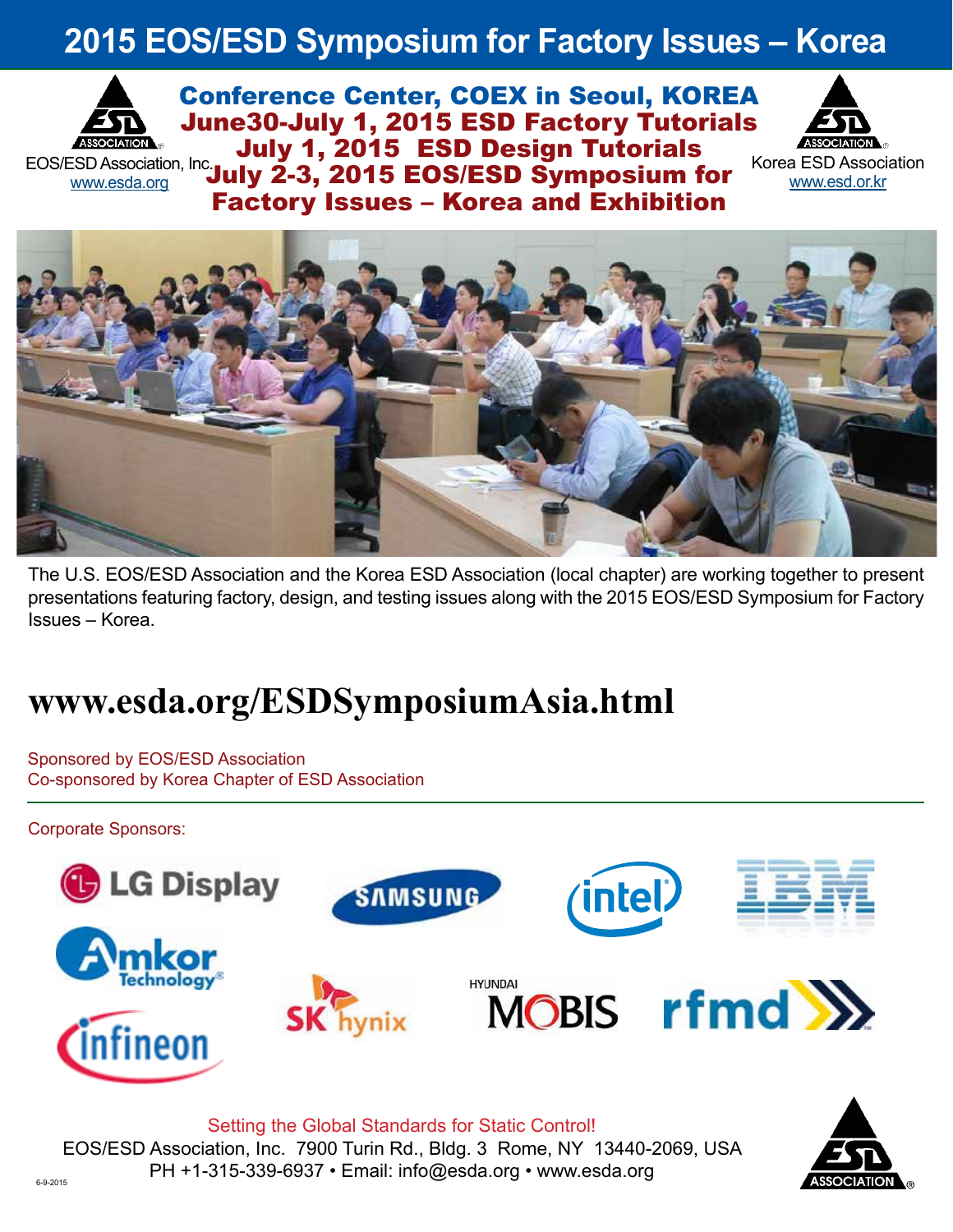# **Tutorial I: ANSI/ESD S20.20 - Process Design Overview**  JUNE 30, 2015 • 9:00 AM - 5:00 PM

#### Instructor: *John Kinnear, IBM*

This overview provides instruction on designing and implementing an ESD control program based on ANSI/ESD S20.20. The course provides participants with the tools and techniques to help with the selection of the ESD controls that are appropriate for the devices to be handled.

The following topics are covered

- ANSI/ESD S20.20 Administrative Requirements
- Grounding/Bonding Systems
- Personal Grounding
- ESD Controls for the EPA
- Packaging Requirements

## **Tutorial II: Process Assessment** JULY 1, 2015 • 9:00 AM - 12:30 PM

Instructor: Reinhold Gaertner, *Infineon Technologies*

This Tutorial describes the measurement techniques that are needed for elements of ESD control programs. This covers measurement methods for compliance verification, product qualification, and trouble-shooting. These techniques will be demonstrated by actual measurements on materials and products. The seminar ends with an overview of risk analysis and trouble-shooting methodologies applied to actual field problems.

# **Tutorial III: Contamination and ESD Issues in Flat Panel Display Manufacturing Process** JULY 1, 2015 • 1:30 PM - 5:00 PM

Instructor: Joshua Yoo, *Core Insight, Inc.*

Most of ESDA's tutorials were formed for semiconductor technology based protection circuit design and control programs for factory management. But FPD using glass and thin film sheet materials which are highly insulative materials and not available to discharge with touch ground procedures. FPD manufacturing processes

have fast growing concerns with static related problems such as particle contamination issues, which are getting smaller and ESD damages on TFT panel structures. These two major issues are happening in one place which is different from semiconductor case.

In case of semiconductor fab, they care very much about particles not strongly related with ESD. Also, ESD is a typical issue in backend semiconductor assemblies and electronic parts manufacturing processes such as printed circuit board assemblies. But, FPD manufacturing processes have both problems throughout their processes and this tutorial provides how to approach static problems in FPD applications.

This tutorial will help demonstrate why conductor based general ESD control countermeasures aren't working in FPD processes and limited effective for ESD and contamination controls. This will offer correct understandings and provide insights of different strategies for FPD processes, including accurate & alternative measurement, in-depth analysis, and countermeasures.

#### **ABOUT THE INSTRUCTORS**



John Kinnear is an IBM Senior Engineer specializing in process & system technology, and facility certification in accordance with ANSI/ESD S20.20. He has been the ESD Site Coordinator for the Poughkeepsie site since 1989 and is currently the ESD Coordinator for IBM. As a member of the ESD Association since 1990, John has served in several Standards Development Committees. John is the appointed Technical Adviser to the United States National Committee/IEC Technical Committee 101,

where he represents the United States to the International Electrotechnical Commission (IEC). As Chair of the ESDA's Facility Certification (ANSI/ESD S20.20) development program, John coordinated the initial development of Lead Assessor training, ISO Registrar Certification and witness audits. John has served as ESD Association Vice President, Senior Vice President and President. He has also served as past General Chairman of the 2004 EOS/ESD Symposium. For his contributions to the ESD Association John was presented with the Joel Weidendorf Award for Standards in 2005, the Outstanding Contribution Award in 2006, and the President's Award in 2010. John has presented many papers both internal to IBM and at external conferences. He participates as an instructor for the Program Management series and has presented tutorials in North America and Asia. John also holds patents in the industry.



Reinhold Gaertner received his diploma in physics from the Technical University of Munich in 1987. Then he joined the Federal Armed Forces University Munich, where he was working on measurement techniques for ESD protective packaging materials. After working as an independent ESD consultant, he joined Siemens Semiconductors in 1996; which is now Infineon Technologies. He is responsible for all problems regarding external ESD protection at Infineon worldwide and also

for problems in customer production, as well as for ESD device testing for qualification. Since 1989, he has lectured on static control and since 1991, he has been an active member of the German ESD Association, where he has been acting as vice president for the last couple of years. Since 1995, he has worked in the ESD standardization of IEC TC101, where he is currently convener of two working groups (static decay and device testing). In 2009, he received the outstanding contribution award of the ESDA and in 2011 he joined the ESDA board of directors.



Joshua (Yong Hoon) Yoo has been involved in the static control industry since 1994 for ionization and test equipment business operation. During this operation he started technical support and services, including manufacturing process ESD auditing. He worked for MKS Korea as a senior applied technologist. In 2003 Joshua started his own company, Core Insight, Inc., for advanced static control products and services based in Korea. Joshua has been a member of EOS/ESD Association, Inc. since 2000 and active member of the SEMI ESD taskforce. He

serves global electronic companies for static related yield impact improvements, quality, and reliability issues. He has studied micro contaminations and ESD control in the FPD industry and he presented a paper "Comparing Room Ionization Technologies in FPD Manufacturing" at the 2012 EOS/ ESD Symposium in Tucson, AZ. He invented alternative room ionization technology for the FPD industry for both contamination and ESD control. He has four patents for ionization technologies and contamination control systems. He is a leader of the FPD ad hoc working group and is currently gathering technical information for the development of a flat panel display stress testing standard. He is also a member of the ionization working group. Joshua has instructed the two-day ESDA seminar Essentials for ESD Programs in Korea and at the 2012 Factory Symposium in Singapore. He serves as an Asia publicity chair for the 2013 International ESD Workshop. Joshua is an iNARTE certified ESD engineer and an EOS/ESD Association certified program manager. He is the founder and president of the Korea Local Chapter of the ESD Association since 2011. The Korea Local Chapter is one of ESDA's very active local chapters due to his efforts.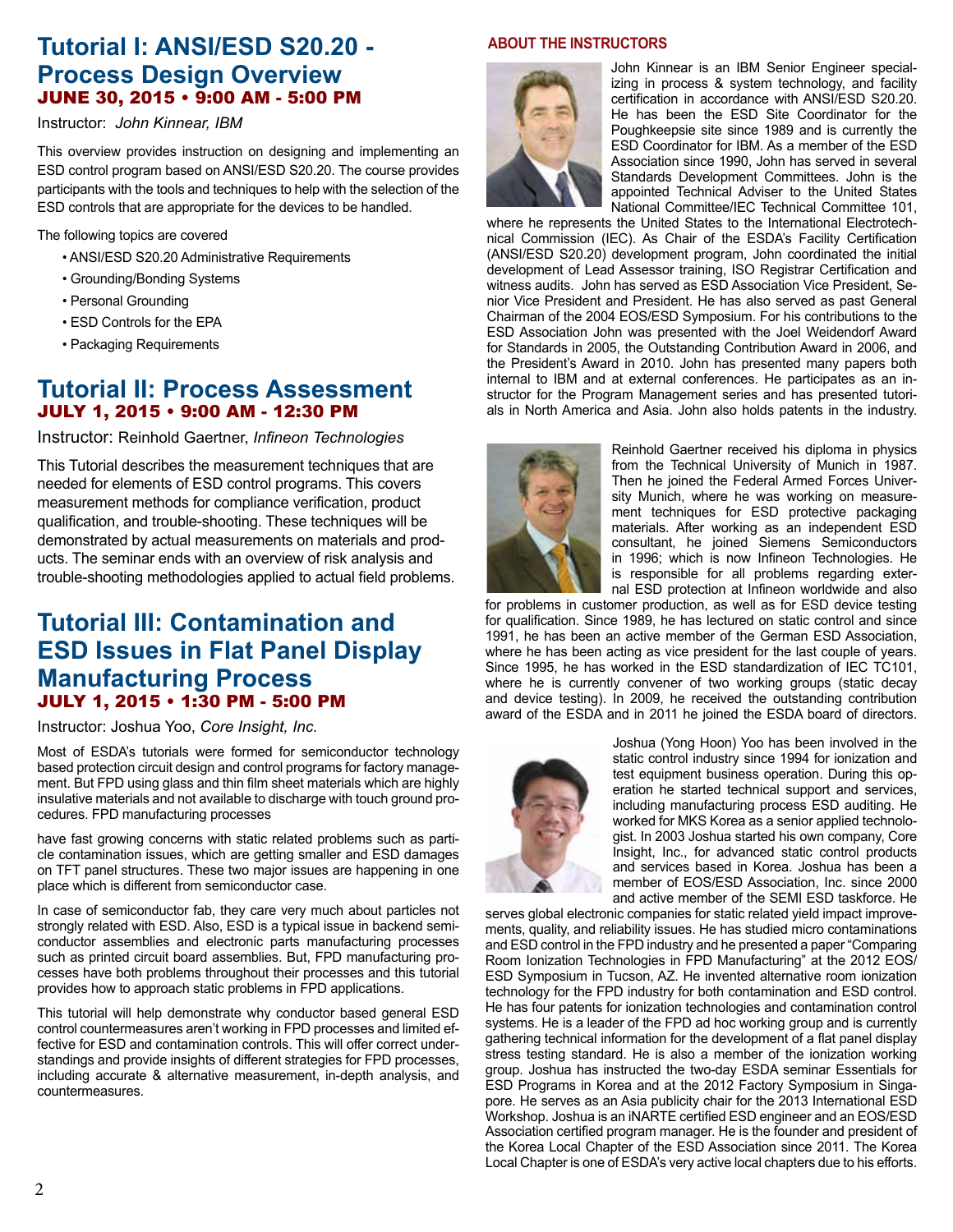## **Tutorial IV: Systemlevel ESD Codesign**  JULY 1, 2015 • 9:00 AM - 5:00 PM

#### Instructor: Harald Gossner, Intel

Shrinking IC technology dimensions, challenging system form factors and time & cost pressure call for a change of the long-standing approach of largely separated IC ESD protection and board ESD protection design. An aligned co-design approach which enables the system designer to find optimized solutions for the first build of the system is a critical factor for business success. This requires a preparation and modelling of the IC to support system ESD protection design and an understanding of the IC pin features by system ESD designers. This has recently be described by an industry expert group who has termed this new approach as system efficient ESD design (SEED).

The course will introduce the basic understanding of IC level ESD design and testing to provide the base for the detailed discussion of the interaction between chip and board ESD protection design. With focus on hard fails the characterization of IC pin and PCB protection diodes and serial elements like ferrites is discussed. Typical board simulation tools and methods are shown which allow to assess the protection capability based on the models of the IC pins and the PCB components. Typical protection approaches for mobile subsystems like audio or USB are described. This is complemented by a study of soft fails and soft fail correction methods. While there is a plethora of empirical methods widely used in industry to improve the system robustness against soft fails, often it is a challenging task in the final state of a system design to resolve the remaining problems. On one hand analytical methods like near field scanning can help to debug the system. On the other hand a pre-evaluation of sensitive IC pins could provide a tremendous help both for pre-hardware design decisions and for the later debugging. A method of characterizing IC pin specific soft fail susceptibility is explained.

Overall the course targets a holistic approach of IC and system co-design for ESD protection at optimized cost and development time. Attendees should have a basic understanding of system ESD protection. They are invited to bring in own problems for discussion.

#### **ABOUT THE INSTRUCTORS**



Harald Gossner is an architecture group principal engineer for ESD at Intel. He received his degree in physics (Dipl. Phys.) from Ludwig-Maximilians-University, Munich, in 1990 and his PhD in electrical engineering from Universität der Bundeswehr, Munich, in 1995. For 15 years he worked on the development of ESD protection concepts for bipolar, BiCMOS, and CMOS technologies with Siemens and Infineon Technologies. Recently, he has joined Intel Mobile Communications

overseeing the development of robust mobile systems there. Harald Gossner has authored and coauthored more than 80 technical papers and one book in the field of ESD and device physics. He holds 30 patents on the same topic. He received the "Best Paper" award of EOS/ESD 2005. He has served in several conference committees of IEDM, IEW, and EOS/ESD Symposium; where he is currently technical program chair. He is member of the board of directors of EOS/ESD Association. In 2006, he became cofounder of the Industry Council on ESD Target Levels. Since then, he has co-

chaired this committee of 50 leading electronics and IC companies.

## **SYMPOSIUM COMMITTEE**

#### **Management Committee Chairs:**

Reinhold Gaertner, Infineon Technologies John Kinnear, IBM

#### **Local Management Committee:**

Nakhoen Choi, TOS Chloe Han, Core Insight Dongsun Kim, LG Display Hangu Kim, Samsung Electronics Elly Koo, Core Insight Byungsu Seol, Samsung Electronics Joshua Yoo, Core Insight Myungju Yoon, Amkor Technology

**ESDA HQ Director of Operations:**

Lisa Pimpinella

#### **Technical Program Committee:**

Joshua Yoo, Core Insight (TPC Chair) Manho Seung, SK Hynix, Inc. Reinhold Gaertner, *Infineon Technologies* Harald Gossner, Intel Mobile Communication Dongsun Kim, LG Display Hangu Kim, Samsung Electronics John Kinnear, IBM Byungsu Seol, Samsung Electronics Myungju Yoon, Amkor Technology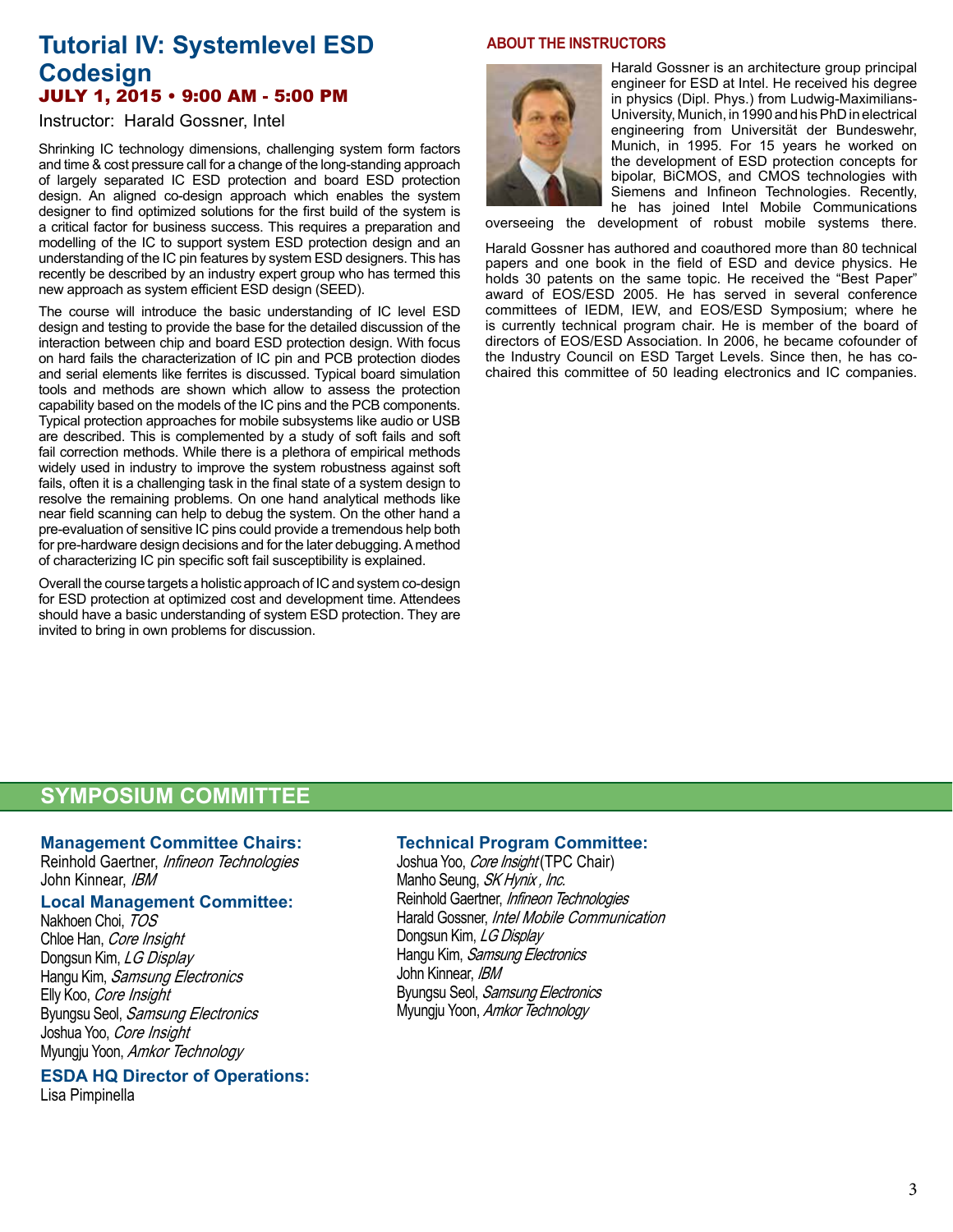# **SCHEDULE** ESD Tutorials & 2015 EOS/ESD Symposium for Factory Issues – Korea<br>June 30-July 3, 2015 Conference Center, COEX in Seoul, KOREA

| <b>TUESDAY JUNE 30, 2015</b>                    |                                                                                                                            | 15:55-16:20                                                               | 1.10 Comparing Room Ionization Technologies in                                                                                                                                               |  |  |
|-------------------------------------------------|----------------------------------------------------------------------------------------------------------------------------|---------------------------------------------------------------------------|----------------------------------------------------------------------------------------------------------------------------------------------------------------------------------------------|--|--|
| $8:00 - 9:00$                                   | Registration                                                                                                               |                                                                           | FPD Manufacturing<br>Joshua Yoo, Core Insight                                                                                                                                                |  |  |
| <b>Factory Tutorials</b>                        |                                                                                                                            | 16:20-16:45                                                               | 1.11 Minimizing Electrostatic Charge Generation and                                                                                                                                          |  |  |
| 9:00-17:00                                      | Tutorial I: ANSI/ESD S20.20 -<br>Process Design Overview                                                                   |                                                                           | ESD Event in TFTLCD Production Equipment<br>Dong Sun Kim, LG Display                                                                                                                         |  |  |
| 12:30-13:30                                     | Lunch                                                                                                                      | 16:45-17:10                                                               | 1.12 EMI-Caused EOS Sources in Automated<br>Equipment                                                                                                                                        |  |  |
| <b>WEDNESDAY JULY 1, 2015</b>                   |                                                                                                                            |                                                                           | Vladimir Kraz, OnFILTER, Inc.                                                                                                                                                                |  |  |
| $8:00 - 9:00$                                   | Registration                                                                                                               | 17:10-18:00                                                               | <b>Exhibits Open</b>                                                                                                                                                                         |  |  |
| <b>Factory Tutorials</b>                        |                                                                                                                            | <b>Workshop</b>                                                           |                                                                                                                                                                                              |  |  |
| 9:00-12:00                                      | <b>Tutorial II: Process Assessment</b>                                                                                     | 18:00 - 19:00                                                             | Electrical Overstress (EOS) of Semiconductors                                                                                                                                                |  |  |
| 12:30-13:30                                     | Lunch                                                                                                                      |                                                                           | (SC) in Automotive Applications, Root Causes,<br>and Conclusions                                                                                                                             |  |  |
| 13:30-17:00                                     | Tutorial III: Contamination and ESD Issues in Flat<br>Panel Display Manufacturing Process                                  | <b>FRIDAY, JULY 3, 2015</b>                                               | Introduction slides by Christoph Thienel, Bosch GmbH                                                                                                                                         |  |  |
| <b>Design Tutorial</b>                          |                                                                                                                            | 8:30-9:15<br><b>Invited Talk #2: Overview of the State-of-the-Art ESD</b> |                                                                                                                                                                                              |  |  |
| 9:00-17:00                                      | Tutorial IV: System Level ESD Co-Design                                                                                    |                                                                           | Reliability Research for FinFET and 3D IC<br>Dimitri Linten, imec                                                                                                                            |  |  |
| 12:30-13:30                                     | Lunch                                                                                                                      | <b>Technical Session 2</b>                                                |                                                                                                                                                                                              |  |  |
| <b>THURSDAY JULY 2, 2015</b>                    |                                                                                                                            | $9:15-9:40$                                                               | 2.1 System-level ESD Failure Diagnosis with<br>Chip-Package-System Dynamic ESD Simulation                                                                                                    |  |  |
| 8:00-9:00                                       | Registration                                                                                                               |                                                                           | Robert (Soung-ho) Myoung, Ansys                                                                                                                                                              |  |  |
| $8:20 - 8:30$                                   | Welcome                                                                                                                    | $9:40-10:05$                                                              | 2.2 Calculation and Measurement of System Level<br>ESD Coupling using PEEC Method                                                                                                            |  |  |
| 8:30-9:15                                       | Invited Talk #1: ESD in Industry -<br><b>Present and Future</b>                                                            |                                                                           | Junsik Park, Ulsan National Institute of Science<br>and Technology                                                                                                                           |  |  |
| Jeremy Smallwood, Electrostatic Solutions, Ltd. |                                                                                                                            | 10:05-10:45                                                               | Coffee Break - Exhibits open                                                                                                                                                                 |  |  |
| <b>Technical Session 1</b><br>$9:15-9:40$       | 1.3 A Behavioral Snapback Model and Chip ESD<br><b>Circuit Simulation</b><br>Manho Seung, SK Hynix Inc.                    | 10:45-11:10                                                               | 2.3 Is it Right What We Measure? Challenges When<br>Analyzing Electrostatic Risks Inside Automated<br>Production Lines Under Real Life Conditions<br>Thomas Sebald, ESTION Technologies GmbH |  |  |
| 9:40-10:05                                      | 1.4 On-Chip Protection from EOS on Power<br><b>Terminal of Memory Devices</b>                                              | 11:10-11:35                                                               | 2.4 Comparison of Electric Charge Measurements<br>Toni Viheriäkoski, Cascade Metrology                                                                                                       |  |  |
|                                                 | Nakheon Choi, TOS                                                                                                          | 11:35-12:00                                                               | 2.5 Comparison of the Performance of Electrostatic                                                                                                                                           |  |  |
| 10:05-10:30                                     | 1.5 Methodology of Automatic Layout System for<br>Chip Level ESD Engineering<br>Kilho Kim, BauaMTech Co., Ltd.             |                                                                           | Field Meter & Electrostatic Voltmeter used to<br>Measure Electrostatic Potentials on Materials<br>and ESDS                                                                                   |  |  |
| 10:30-11:10                                     | Coffee Break - Exhibits Open                                                                                               |                                                                           | Rainer Pfeifle, Wolfgang Warmbier                                                                                                                                                            |  |  |
| 11:10-11:35                                     | 1.1 Degradation of ESD Protected Area Footwear                                                                             | 12:00-13:30                                                               | Lunch Break - Exhibits Open                                                                                                                                                                  |  |  |
| 11:35-12:00                                     | Steve Lim<br>1.2 Study of Grounding System for Moving                                                                      | 13:30-13:55                                                               | 2.6 A Novel Solution without an Additional Process<br>Cost for Unusual Latch-Up Phenomenon<br>Teruo Suzuki, Fujitsu Semiconductor Ltd.                                                       |  |  |
|                                                 | Cart in EPA                                                                                                                | 13:55-14:20                                                               | 2.7 ESD Current Visualization                                                                                                                                                                |  |  |
| 12:00-13:30                                     | Yongrae Kim, Dieter Burckhardt, Continental Automotive<br>Lunch Break - Exhibits Open                                      |                                                                           | Jongsung Lee, Samsung Electronics Co.                                                                                                                                                        |  |  |
| 13:30-13:55                                     | 1.6 ESD Levels and Trends for Advanced Silicon<br>Technologies<br>Yvonne Yeo Chii, IBM                                     | 14:20-14:45                                                               | 2.8 Conducted EMI Measurements in Manufacturing<br>Environment<br>Vladimir Kraz, OnFILTER, Inc.                                                                                              |  |  |
| 13:55-14:20                                     | 1.7 Does an ESD Program Based on ANSI-S20.20                                                                               | 14:45-15:30                                                               | Coffee Break - Exhibits Open                                                                                                                                                                 |  |  |
|                                                 | need an ESD Capability/Risk Analysis?<br>KP Yan, Infineon Technologies                                                     | 15:30-15:55                                                               | 2.9 Can We Compare the CDM-Discharge Waveforms                                                                                                                                               |  |  |
| 14:20-14:45                                     | 1.8 Factory Handling Inspection and Evaluation on<br>Field CDM Damages of Xilinx FPGAs                                     |                                                                           | We See in Production with the Waveforms We<br>Get in CDM Qualification?<br>Wolfgang Stadler, Intel Mobile Communications                                                                     |  |  |
|                                                 | Grace Tan, Xilinx Asia Pacific Pte., Ltd.                                                                                  | 15:55-16:20                                                               | 2.10 Humidity Control Device for Static Charge                                                                                                                                               |  |  |
| 14:45-15:30                                     | Coffee Break - Exhibits Open                                                                                               |                                                                           | Reduction<br>Albert Kow Kek Hing, ESD Consultancy                                                                                                                                            |  |  |
| 15:30-15:55                                     | 1.9 Manufacturing Changes Air Ionization<br>Technology<br>Arnold Steinman, Electronics Workshop,<br>Dangelmayer Associates | 16:20-16:45                                                               | 2.11 Advanced ESD Analysis for High Temperature<br>Automated Handling Equipment<br>W.F. Wong, Everfeed Technology, Pte. Ltd.                                                                 |  |  |
|                                                 |                                                                                                                            | 16:45-17:10                                                               | 2.12 What Type of Material is Inherently Dissipative<br>Polymer<br>Jukka Hillberg, IonPhase                                                                                                  |  |  |
| 4                                               |                                                                                                                            | 17:10                                                                     | Wrap-up and Closing                                                                                                                                                                          |  |  |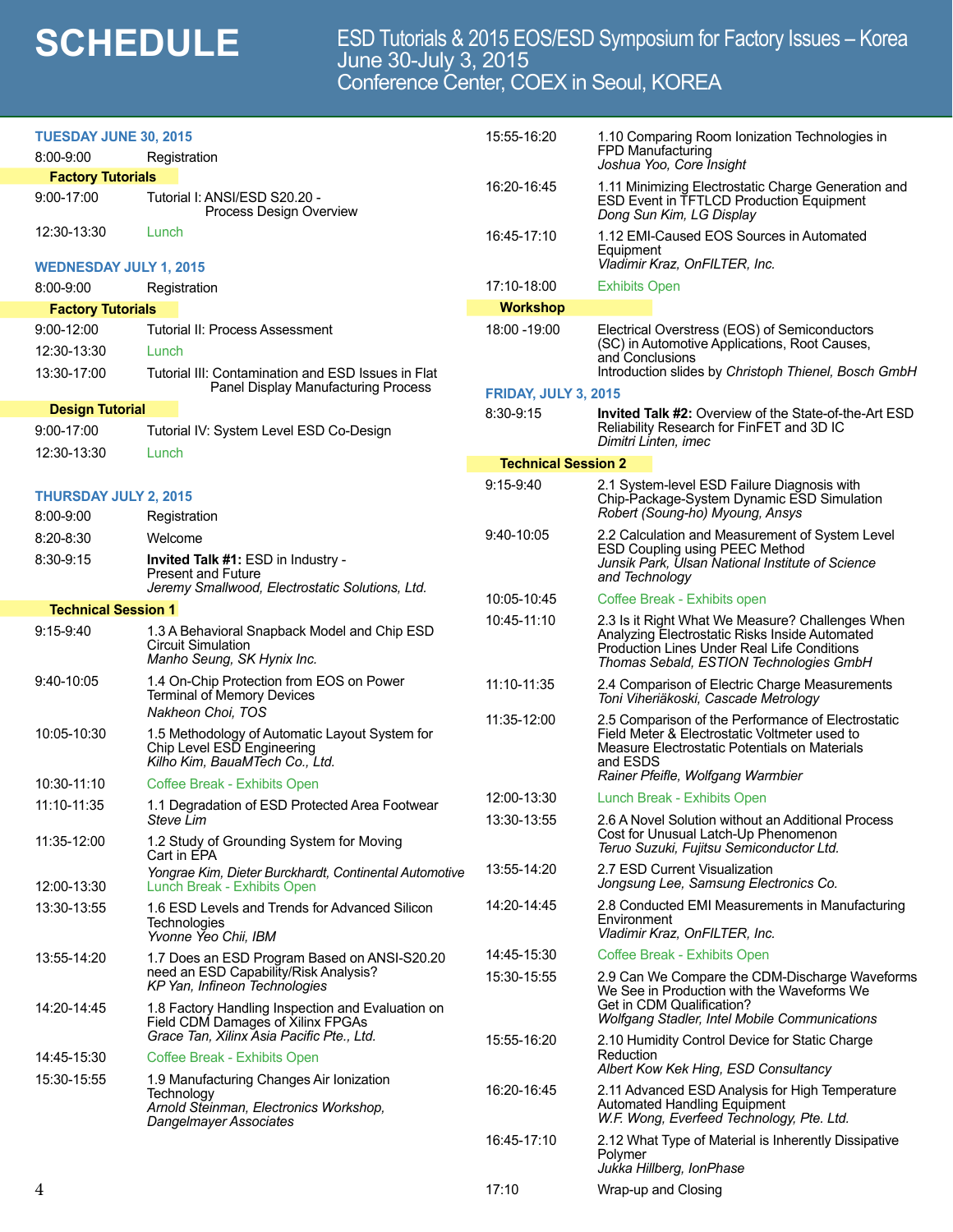# **INVITED TALKS**

2015 EOS/ESD Symposium for Factory Issues – Korea July 2-3, 2015 Conference Center, COEX in Seoul, KOREA

# **Invited Talk I ESD in Industry - Present and Future**

*Jeremy Smallwood, Electrostatic Solutions, Ltd.*

ElectroStatic Discharge (ESD) has been a recognized source of damage to unprotected electronic components and assemblies in electronic system manufacture since around 1980. Since then, manufacturers handling ESD Sensitive components (ESDS) have set up ESD Protected Areas (EPAs) for the purpose, and a whole industry has grown around the provision of ESD control equipment. Several generations of development have culminated in internationally recognized ESD control standards supported by standard test methods and procedures. At the same time, development of ESDS device on-chip protection has continued apace.

ElectroStatic Attraction (ESA) has long been a problem for the semiconductor device manufacturers. More recently it has become an issue for manufacturers of displays.

Alongside this, there is the question of the effects of ESD on operating electronic systems. This can result in system crash, malfunction or data corruption. ESD susceptibility of this type form part of the tests required under EMC directive, and immunity to ESD is therefore one of the concerns of the system designer.

So are we now in the situation where ESD control is mature and has few challenges? What are the trends in ESDS component sensitivity, and how is the balance between the provision of on-chip protection and the need for ESD control in EPAs developing into the future? Is ESD protection well understood by those in industry who have to implement it? What, if any, is the relationship between component and system ESD susceptibilities? Are there any questions left to be answered in ESD related research?

This paper reviews the field of electrostatics and ESD as it currently affects the electronics industry, discusses and attempts to answer these questions.

# **Invited Talk II Overview of the State-of-the-Art ESD Reliability Research for FinFET and 3D IC** *Dimitri Linten, imec*

To maintain the CMOS scaling roadmap at the 20nm node and beyond, standard planar device have been replaced by 3D FinFETs. To maintain this technology scaling beyond the 10nm node, high mobility channel materials, like e.g. SiGe , Ge and III-V materials are being considered. Also alternative device architectures like Gate-All-Around devices (GAA) are being investigated, sometimes in combination with the new channel materials. Each of these options has its own concerns related to reliability and ESD robustness.

In parallel, 3D integrations using TSV technologies is being ramped up by the industry. Recently, GSA and ESDA released a first 3D IC white paper covering potential ESD issues in 3D ICs. This technologies could also offer ESD solutions for the advanced nodes, but they bring their own reliability threats.

In this talk we will present and overview of the state-of-the-art ESD reliability research on these advanced technologies.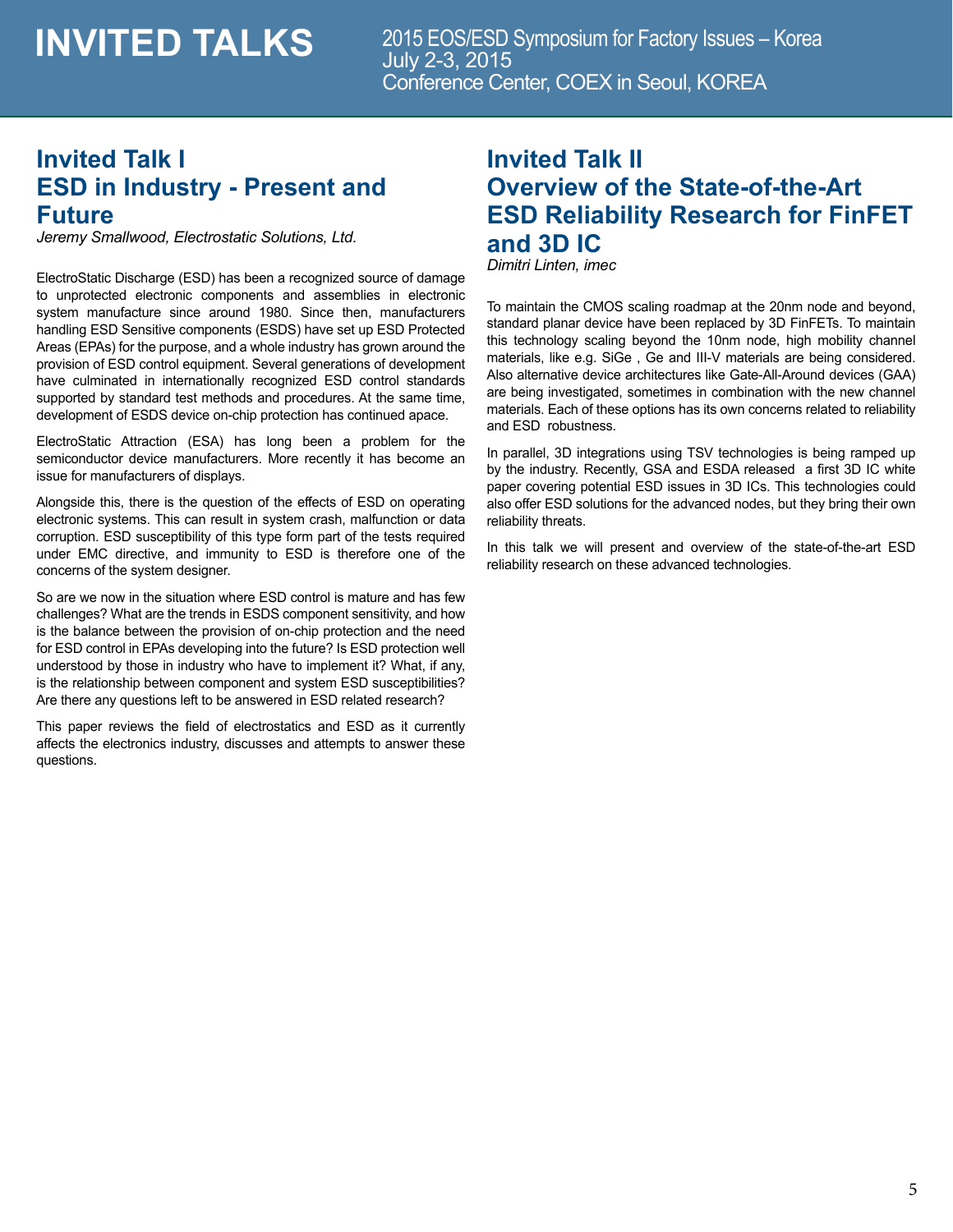### **THURSDAY JULY 2, 2015**

#### **1.1 Degradation of ESD Protected Area Footwear**

*Steve Lim; L. H. Koh, W. F. Wong, Y. Goh, Everfeed Technology, Pte. Ltd.*

The ANSI/ESD S20.20-2014 has stipulated that both ANSI/ESD STM 97.1 and 97.2 limits shall be met. This paper investigated the durability and performance of ESD safety footwear against factory requirements by increasing number of washing cycle chronologically using ANSI/ESD STM 9.1, STM 97.1 and STM 97.2 techniques.

#### **1.2 Study of Grounding System for Moving Cart in EPA**

#### *Yongrae Kim, Yonghwan Jo, Seongyun Kim, Continental Automotive*

According to the ANSI S20.20 and ESD TR53 Worksurface Section, mobile equipment, such as moving cart, should be met the compliance verification required limit: Point to Ground < 1 X 109 ohms However, even though moving cart met the spec. in early days, the point to ground resistance has been increased as time passes due to contamination and contact problem between grounding method (wheels, chain) and ESD floor. Through this presentation, I would like to suggest alternative ground system for moving cart to meet the required limit.

#### **1.3 A Behavioral Snapback Model and Chip ESD Circuit Simulation**

*Manho Seung, Siwoo Lee, Nakheon Choi, Jaehoon Choi, SK Hynix Inc.*

For ESD snapback devices, a new compact model which is practicable to full-chip level ESD circuit simulation is introduced. And the methodology for chip ESD circuit simulation is presented, including check of metal current density. The results of chip ESD simulation for HBM & MM are compared with real ESD test results, which show good match in terms of failure level and failure site.

#### **1.4 On-Chip Protection from EOS on Power Terminal of Memory Devices**

*Nakheon Choi,TOS; Jeongeon Moon, Siwoo Lee, Seonghoon Jeong, JaeBoum Park, Janghoo Kim, Dongju Lim, Manho Seung, Jaehoon Choi, SK Hynix Inc.*

The exposure of IC to a current or voltage beyond its maximum ratings include ESD, EMI, Latch-up, Misapplication. Conventionally, EOS is longer pulse than ESD. EOS is the major area of IC failure much bigger than ESD. But, no global standard for chip level EOS and only a few research reports on the improving EOS problem. In this presentation, we'll presents EOS issues in memory IC, testing methodology and improved result.

#### **1.5 Methodology of Automatic Layout System for Chip Level ESD Engineering**

#### *Kilho Kim, BauaMTech Co., Ltd.*

If we deliberately and roughly classify the chip level ESD engineering, it can be divided into test based verification and simulation based characterization. The test based verification, mainly composed of TLP verification and chip level ESD protection performance verification, has been traditional and common. The simulation based characterization, mainly composed of TCAD based ESD device characterization or SPICE based ESD circuit characterization, is tend to be the latest fashion. However, still the simulation based ESD engineering seems to have a long way to go. The other aspect of the chip level ESD engineering may be transferring from human labor based work to computerized design of chip level ESD protection network. Albeit engineering imagination has discussed this issue continually, still there has been no published result on this issue. The first step for the computerized design may be the automatic layout of the ESD protection devices, cells, and finally full chip level ESD protection network. We, hereby discuss the methodology on this issue with in-situ demonstration.

#### **1.6 ESD Levels and Trends for Advanced Silicon Technologies**

*Yvonne Yeo Chii, Eric SR Ng, Jung Yoon, IBM* 

Technology scaling continues to happen aggressively with the semiconductor industry being driven by consumer mobile applications, demanding for low power and performance requirements. Flash memory continues to be leading the technology scaling based on ITRS 2013 roadmap, followed by DRAM and Logic devices. The demand for higher performance from mobile and high speed internet applications not only drives silicon technology scaling, but also ESD levels in order to trade off ESD circuit protection and device performance.

#### **1.7 Does an ESD Program Based on ANSI-S20.20 need an ESD Capability/Risk Analysis?**

#### *KP Yan, Reinhold Gaertner, CY Wong, Infineon Technologies*

The semiconductor back end manufacturing process starts from the wafer dicing process and finishes with the final tested product with many processes in between where the ESD protection requirement may vary to a great extent. To have an effective ESD control of the different process steps, an ESD protection concept based on S20.20 alone is not sufficient. The control strategy additionally should be based on ESD process capability/risk analysis. The paper provides a macro overview on how an effective ESD program management is established in a semiconductor manufacturing facility.

#### **1.8 Factory Handling Inspection and Evaluation on Field CDM Damages of Xilinx FPGAs**

#### *Grace Tan, Lan Yin Lee, Jeffrey Su, Xilinx Asia Pacific Pte Ltd.; James Karp, Dean Tsaggaris, Xilinx, Inc.*

Joint Xilinx/Customers inspection of production lines were conducted on compliance to ANSI/ESD S20.20 standard. Major debate was on the root cause of CDM damages. Xilinx performed very high voltage ESD testing on 28nm FPGAs, and component was able to survive up to 3000V CDM, which is about 10 times higher than Xilinx product CDM target. Failure analysis revealed that 3000V CDM damages localized at the very "bottom" metals and/or at silicon, however damages on customer's returns were at upper metals and were significantly more catastrophic. This result helped to consolidate corrective actions and put focus on EOS and system-level ESD.

#### **1.9 Manufacturing Changes Air Ionization Technology**

#### *Arnold Steinman, Electronics Workshop, Dangelmayer Associates*

Manufacturing has brought increased semiconductor device functionality through smaller geometries, larger wafer sizes, and faster operating speeds, as well as increased disk drive storage density and display sizes. To produce these advanced technologies the use of air ionization for static control has changed. Technology innovation is ongoing and manufacturing technology must keep up to assure efficiency and profitability. Static control methods including air ionization will be part of the necessary manufacturing technology to produce tomorrow's high technology products. This paper explores new requirements for ionization.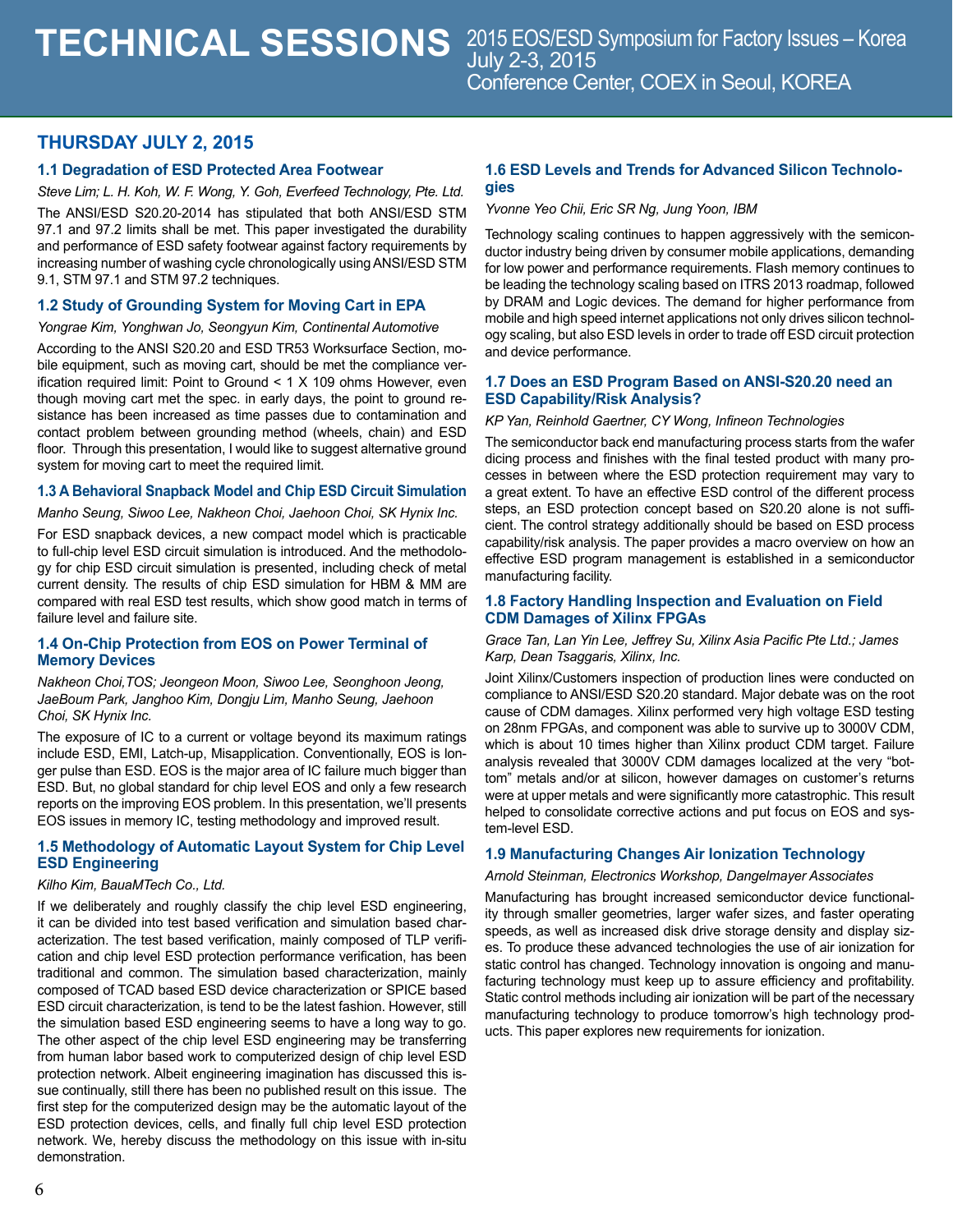#### **1.10 Comparing Room Ionization Technologies in FPD Manufacturing**

*Joshua Yoo, Core Insight; Dongsun Kim, WonJoon Ho, Ju Yung Jeong, Byeong Hoo Park, LG Display; Arnold Steinman, Electronics Workshop*

Static related problems in FPD manufacturing environment is now key yield impact and keep rising issues along various technology changes in this industry. Along with conveyor transport system adopt highly insulative materials like Teflon as their glass rolling transfer system, getting bigger glass plate by generation changes makes more difficult to control its charge and problems during in-line manufacturing system. Larger scale glass plate and surrounded highly insulative material are not fast discharging by conventional air assist bar ionization. This paper presents alternative room ionization technology and its improvement in mass production.

#### **1.11 Minimizing Electrostatic Charge Generation and ESD Event in TFTLCD Production Equipment**

#### *DongSun Kim, LG Display*

In our previous presentation, the desirable characteristics of material during contact with glass to prevent electrostatic damage were analyzed based on actual electrostatic defects in FPD industries. The experiment which is triboelectric charging between glass with vacuum stage was carried out to improve ESD issues during TFT LCD processes. When a glass is separated from vacuum stage, the triboelectric charge levels are dependent on the glass capacitance, the vacuum chucking strength and lift-up speed. The electrostatic voltage increases with increasing vacuum pressure, vacuum holding time, lift-up speed, and the resistance of stage. On the contrary, it decreases with increasing glass capacitance, so that the generating voltage of thin glass is lower than that of thick glass, and processed glass is higher than bare glass. The more step is processed, the higher voltage is observed. It was found that glass capacitance is the most important factor to reduce ESD problems. Conductive or dissipative stages are recommended to minimize the generation of triboelectric voltage, while spark discharge occurs often dependent on the panel design, resulting in high yield loss. Similarly, dissipative head of lift-pin was found to cause ESD failure. Therefore, the insulative material should be used as a head of lift-pin and stage to maximize ESD protection in TFT LCD processes.

#### **1.12 EMI-Caused EOS Sources in Automated Equipment**

#### *Vladimir Kraz, OnFILTER, Inc.*

In this presentation, we'll discuss about what is EOS and its importances and how EMI as a significant cause of EOS. Also, we'll describe how does EMI turn into EOS. And then, present study about EMI sources in automated equipment and suggest acceptable EMI limits. Finally, presents mitigation technique of EMI-caused EOS.

### **FRIDAY, JULY 3, 2015**

#### **2.1 System-level ESD Failure Diagnosis with Chip-Package-System Dynamic ESD Simulation**

*Robert (Soung-ho) Myoung, Ansys; Byong-su Seol, Norman Chang, Samsung Electronics Co.*

CPS ESD Simulation Methodology addressing IEC61000-4-2 testing conditions:

- Provide a realistic view of voltage/current versus time on the chip pins through accurate modeling and simulation of the CPS ESD prior to hardware availability
- Perform diagnosis of potential failure mechanisms when CPS ESD failures occurred
- Verify robustness of an ESD fix by comparing differential voltage/ current values against maximum safe thresholds on the IC chip(s) pins with hard or soft failure.

Two examples of CPS ESD application are illustrated demonstrating good correlation with measurement

#### **2.2 Calculation and Measurement of System Level ESD Coupling using PEEC Method**

*Junsik Park, Jingook Kim, Ulsan National Institute of Science and Technology; Jongsung Lee, Byongsu Seol, Samsung Electronics Co.*

As integrated circuits (ICs) are getting smaller, denser, and faster, the ICs are becoming more sensitive to unexpected noise. Electrostatic discharge (ESD) is one of the unexpected noises which can happen anytime and anywhere, even at vulnerable ICs. When an ESD event occurs at or nearby an IC, a high voltage is discharged and a large current flows for a few nanoseconds, which can cause malfunctions or damage of the IC. Research is being carried out to predict the induced voltage on a victim signal trace caused by ESD events. The high frequency behaviour of an ESD event should be analyzed using electromagnetic (EM) solvers. Several electromagnetic numerical methods, such as the finite-difference time-domain (FDTD) and finite integration technique (FIT), have been utilized to calculate the coupled voltage on the victim caused by the high frequency noise of ESD events. In those EM simulators, the ESD generator part is usually represented in a separate circuit model, and combined with the EM field solver model.

#### **2.3 Is it Right What We Measure? Challenges When Analyzing Electrostatic Risks Inside Automated Production Lines Under Real Life Conditions**

#### *Thomas Sebald, ESTION Technologies GmbH*

7 Today's production lines at frontend, backend, packaging and assembly are highly automated. Production machines handle wafers, photomasks, dies, pc-boards and glass plates in the flat-panel industry with increasing velocities. Measuring the electrostatically induced damage risk on these devices inside production tools with conventional test equipment like electric field-meters or electrostatic voltmeters under real-life conditions is nearly impossible. A kind of electrostatic risk analyzers will be introduced: Miniaturized electrostatic voltage sensors or field-sensors are integrated into "device-like" housings together with data-logger, real-time-clock, battery, battery management system and partly wireless communication system. These monitoring devices with the same form factor like production photo-masks, 8" or 12" wafers, dies, pc-boards or glass panels can be handled and processed like the real products while recording electrostatic charges or fields during the process. Data with real-time stamp can be downloaded after the process and synchronized with tool log-files or process timing reports. Critical handling and process steps can be analyzed and identified and improvements easy verified. Measuring technology will be introduced as well as field-data.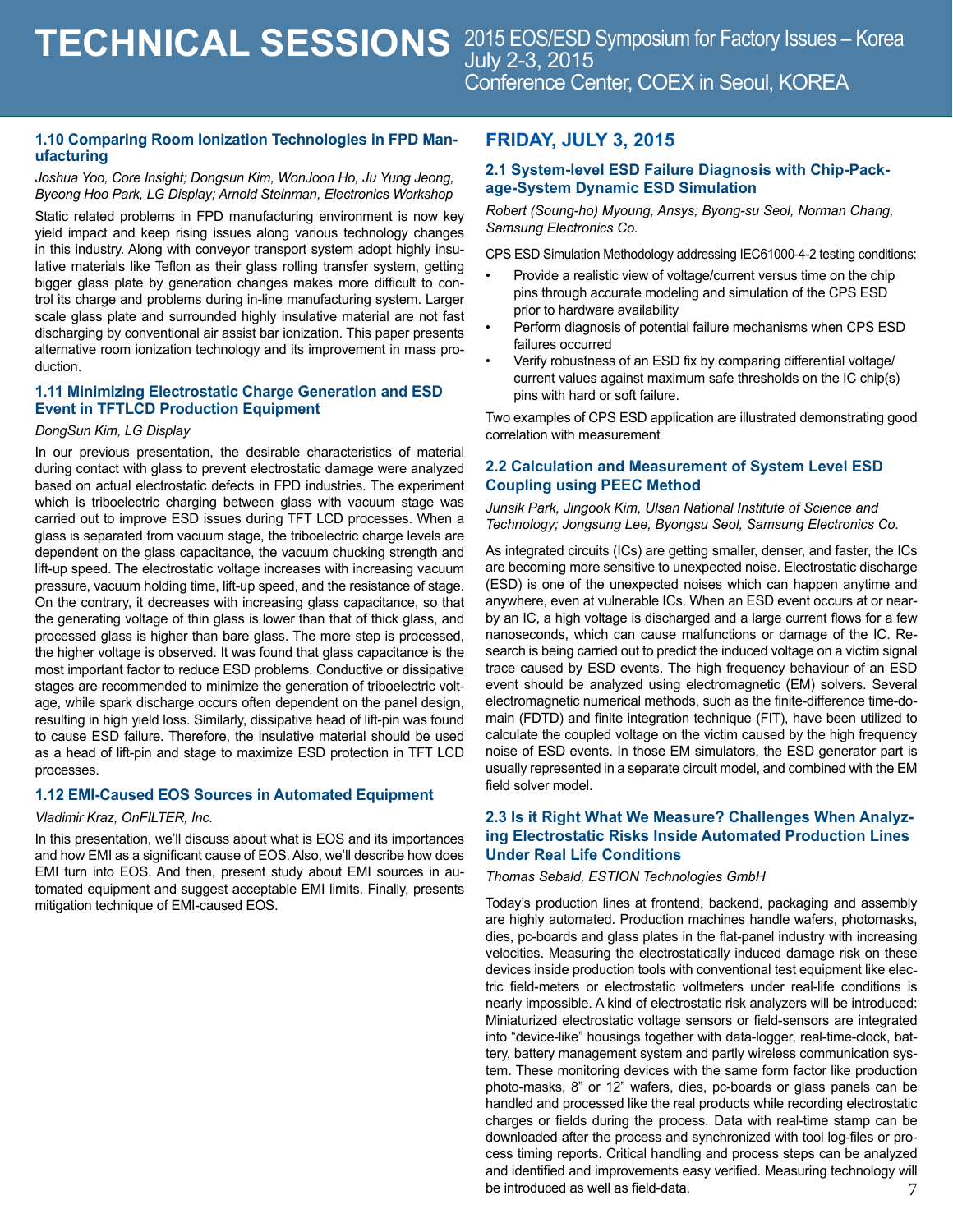#### **2.4 Comparison of Electric Charge Measurements**

*Toni Viheriäkoski, Cascade Metrology; Pasi Tamminen, Microsoft; Terttu Peltoniemi, Nokia Oyj*

An electric charge is one of the most important quantities in electrostatic control, although it is often ignored in factory level measurements. Generally, charge measurement is considered too complicate, and therefore, it is not applied in qualification or compliance verification procedures of ESD control items. Electric potential (V) is widely used instead, despite the potential alone do not provide the complete information about the electrostatic source circuit.

#### **2.5 Comparison of the Performance of Electrostatic Field Meter & Electrostatic Voltmeter used to Measure Electrostatic Potentials on Materials and ESDS**

*Rainer Pfeifle, Wolfgang Warmbier; Reinhold Gaertner, Infineon Technologies*

Electrostatic Field Meters (EFM's) are widely used in electronic production to measure electrostatic fields and surface potentials. These EFM's are used many times not only for evaluation of large materials, they are often used as well to check PCB's and IC's. ESD coordinators are often not aware how accurate these measurements are, because the technical limits of an EFM is not clear for them. This study shows the differences between different instruments available on the market. Discussion of the different test methods of Electrostatic Field Meters (EFM's) and Electrostatic Voltmeters (ESVM's). Highlighting the advantages & disadvantages of EFM's and ESVM's. Giving a guideline for users which instruments are adequate for the specific task of testing.

#### **2.6 A Novel Solution without an Additional Process Cost for Unusual Latch-Up Phenomenon**

*Teruo Suzuki, Mitsuhiro Tomita, Shogo Tajima, Fujitsu Semiconductor Limited*

Unusual latch-up phenomenon in the microcontroller with a built-in flash memory was detected. The root cause was identified by TCAD simulation and the latch-up mechanism was explained. A novel solution without an additional cost was proposed. After applying the solution, the latch-up immunity was improved dramatically.

#### **2.7 ESD Current Visualization**

*Jongsung Lee, Seongho Sun, Byongsu Lee, Samsung Electronics*

The main goal of this research is perform to near-field scan over the DUT and capture the time domain response from the magnetic field probe when the pulse is injected. By visualizing the fields captured over the DUT at each instant of time, the movement of fields over time can be visualized. The measured tangential magnetic field components are directly proportional to the current density. This might help engineers to find the sensitive areas over the DUT in response to the ESD excitation.

#### **2.8 Conducted EMI Measurements in Manufacturing Environment**

#### *Vladimir Kraz, OnFILTER, Inc.*

High-frequency noise or Electromagnetic Interference (EMI) in manufacturing environment has a potential of creating a number of problems, including – Equipment malfunctioning – Errors in measurements – Component damage – Interference with wireless communication. Without proper measurements it is impossible to effectively control EMI. This paper describes basics of measurement of conducted EMI in manufacturing environment and EMI diagnostics. Due to limitations of time the focus is made on practical aspects of measurements, not on theoretical foundation.

#### **2.9 Can We Compare the CDM-Discharge Waveforms We See in Production with the Waveforms We Get in CDM Qualification?**

Reinhold Gaertner*, Infineon Technologies; Wolfgang Stadler, Josef Niemesheim, Intel Mobile Communications*

Charged Device Model (CDM) stress is the most critical ESD stress IC´s might see during production. The CDM current waveform used during device qualification is comparatively well defined – but can it be compared to stress the devices "see" in production as a wafer, a finished device, or on a PCB? The presentation describes how current waveforms during qualification can be compared with the voltage measurements obtained in production or testing sites.

### **2.10 Humidity Control Device for Static Charge Reduction**

*Albert Kow, Kek Hing, ESD Consultancy* 

The RH static eliminator presented here is an advanced version to that presented in Singapore ESD Symposium 2012. The device comprises a moisture generator and delivery system to eliminate/minimize static charges like a maintenance-free air ionizer. This novel device is readily scalable to multiple workstations hence achieving substantial cost advantage.

#### **2.11 Advanced ESD Analysis for High Temperature Automated Handling Equipment**

*W.F. Wong, L.H. Koh, Y. Goh, Everfeed Technology, Pte. Ltd.*

The ESD SP10.1-2007 provides Automated Handling Equipment (AHE) guidance and test procedures for evaluating electrostatic environment. This paper illustrated the retrofitting of fifty AHEs to meet the new factory ionization requirements providing stable and robust ionization control algorithm and leading to advanced factory ESD analysis using probabilistic analysis technique.

#### **2.12 What Type of Material is Inherently Dissipative Polymer?**

#### *Jukka Hillberg, IonPhase*

In this presentation, we'll explain what type of material is inherently dissipative polymer, terminology, IDP, static control polymer, ion conductive polymer and permanent antistat. Explain how it works, basics of ion conductive mechanisms and structures in polymers. Describe differences to conductive polymers and antistatic agents (with conductive particles, fibers, oligomers) and propose main applications for IDP's and benefits. Also, we'll discuss cost effectiveness with IDP's and environment aspects. Result measurement of static control properties.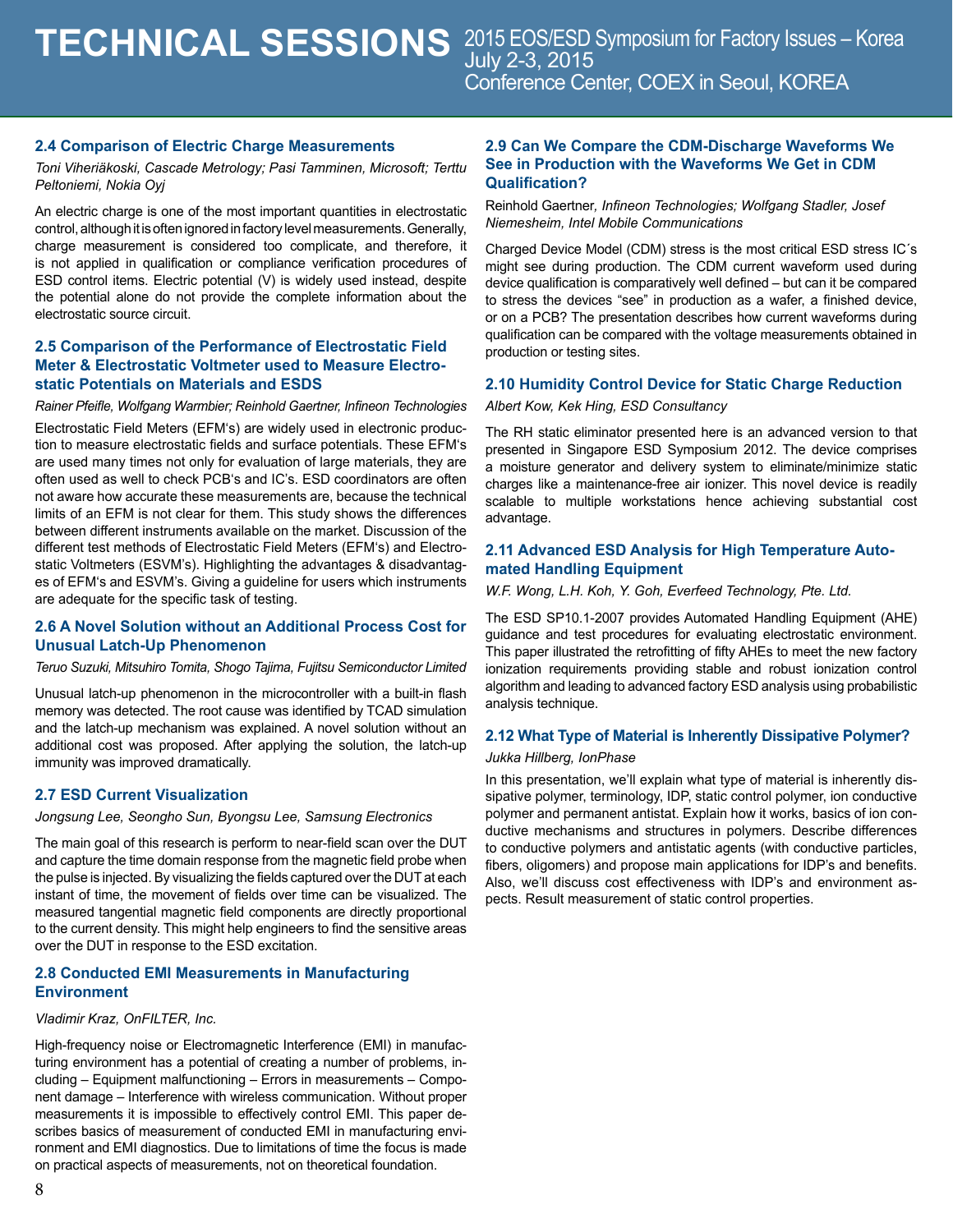### **Electrical Overstress (EOS) of Semiconductors (SC) in Automotive Applications, Root Causes, and Conclusions**

*Christoph Thienel, Robert Bosch GmbH*

In automotive business customers urgently want to get solutions in case of damaged parts. Thus a short, simple, consistent description of EOS is mandatory. Today there are many diversifications of EOS. We try to describe the EOS phenomenon from customers` point of view by a simple and universal, but consistent approach. So, we are striving for congruence of real electrical stress levels in applications and the amount of stress the device is able to withstand, the resilience.

Our sole reference is the SC device specification. It is the exclusive interface between customer and supplier and it contains the entire information we need to know for judging about EOS. Electrical Overstress is every electrical stress situation for a SC beyond Absolute Maximum Rating (AMR).

There are two kinds of destroyed SC devices: Weak parts (defect inside) are failing being operated under spec conditions and on the other hand parts being damaged by out of spec operation mode. In the first case supplier needs to improve his process (reduction of defect density) and in second case customers` processes must be investigated for EOS root causes.

Electrostatic Discharge (ESD) is a normal electrical stress and is one part of our EOS definition. According to specification there is also a limit for ESD operation, which is not allowed to be exceeded.

This understanding of EOS and ESD is very successful for our business. We will show several clusters of root causes we found and will conclude for all involved levels of automotive industry from supplier to final customer. We want to contribute to a better understanding and global avoidance of EOS.



Christoph Thienel is experienced in design, test, qualification, release, and analysis of Semiconductors (SC) with more than 25 years at Robert Bosch GmbH, Reutlingen. Christoph has 10 years intensive work in global EOS area. He has completed 100 linewalks worldwide in assembly lines of car manufacturers. Christoph is also the chairman of working group "first-mate-last-break" of the German Electric and Electronic Manufacturers` Association, ZVEI, and editor of a whitepaper "Introduction of FMLB contacts in automotive industry", www.zvei.org/first-mate-last-break.

### impact of EOS on automotive electronics

# traditional and new understanding

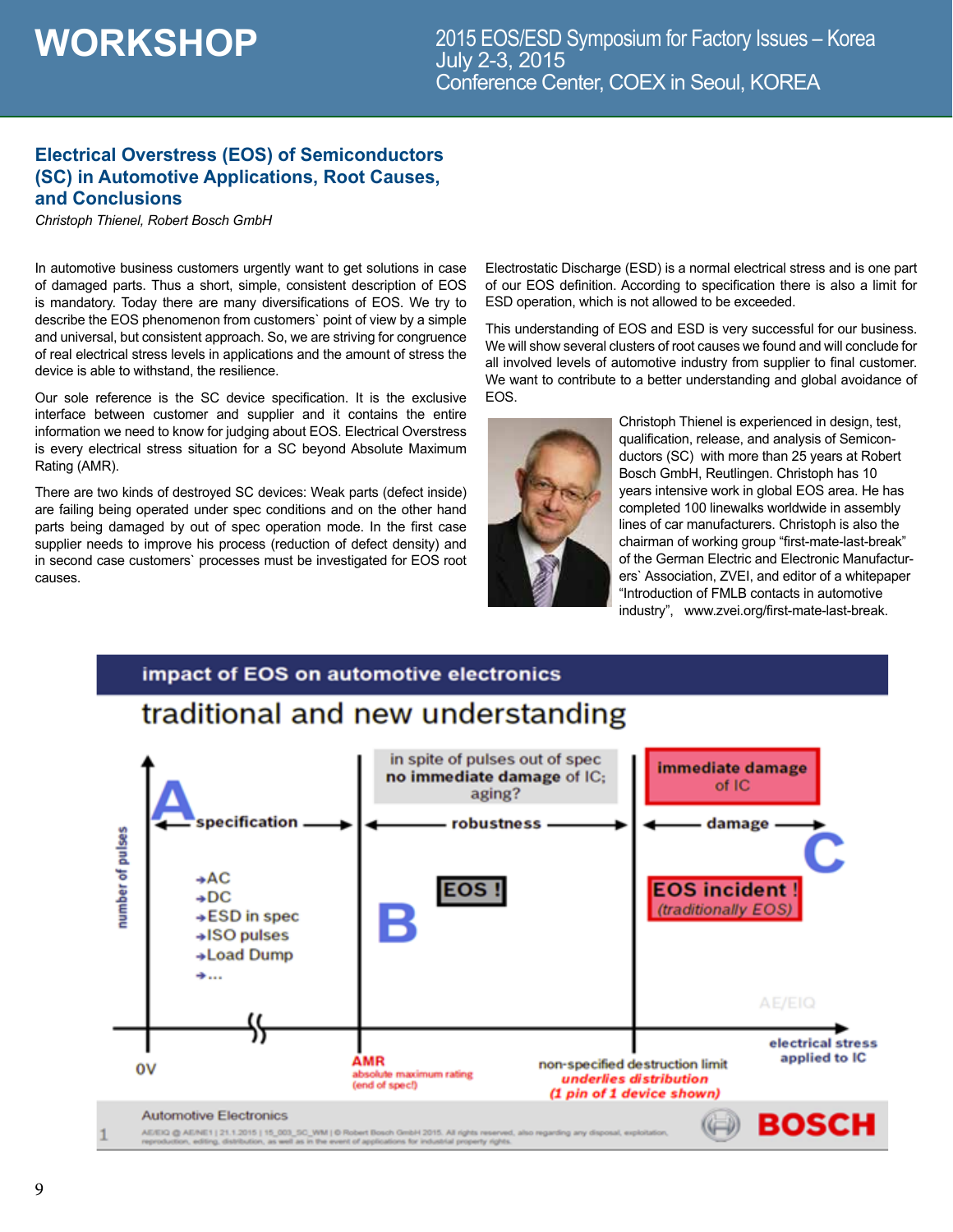# **EXHIBITS**

**Promote your company by exhibiting at the 2015 EOS/ESD Symposium in Asia. Table Top Exhibit Space Rental: \$1,200.00 USD - payable to ESDA only. For more information or to register for booth space visit www.esda.org/symposiaFactory.html**



### **EXHIBITORS**

**Core Insight, Inc.** Booths 1+2 Web Site: www.coreinsight.co.kr/

**Creative Works** Booth 8 Web Site: www.cw-techams.co.kr/

**ESD Consulting Group, Inc.** Booth 6 Web Site: www.esdconsultancy.com/

**Estion Technologies GmbH** Booth 13 Web Site: www.estion-tech.com

**Exemplar Global, iNARTE** Booth 4 Web Site: www.narte.org

**German Cert., Co., Ltd.** Booth 9

Web Site: www.germancert.com **HANWA Electronic Ind. Co., Ltd.**

Booth 5 Web Site: www.hanwa-ei.co.jp/

**Ilkwang Polymers** Booth 10 Web Site: www.ikp.co.kr/

#### **TOPSEMICON** Booth 7

Web Site: www.topsemicon.com

#### **Wolfgang Warmbier GmbH & Co. KG** Booth 12

Web Site: www.warmbier.com

**Yang Electronics** Booth 11 Web Site: www.yandsys.com/

**X-Calibur** Booth 3



STANDARD BOOTH

CORNER BOOTH



For additional furniture & audio visuals equipment, lighting rental please visit: www.esda.org/symposiaFactory.html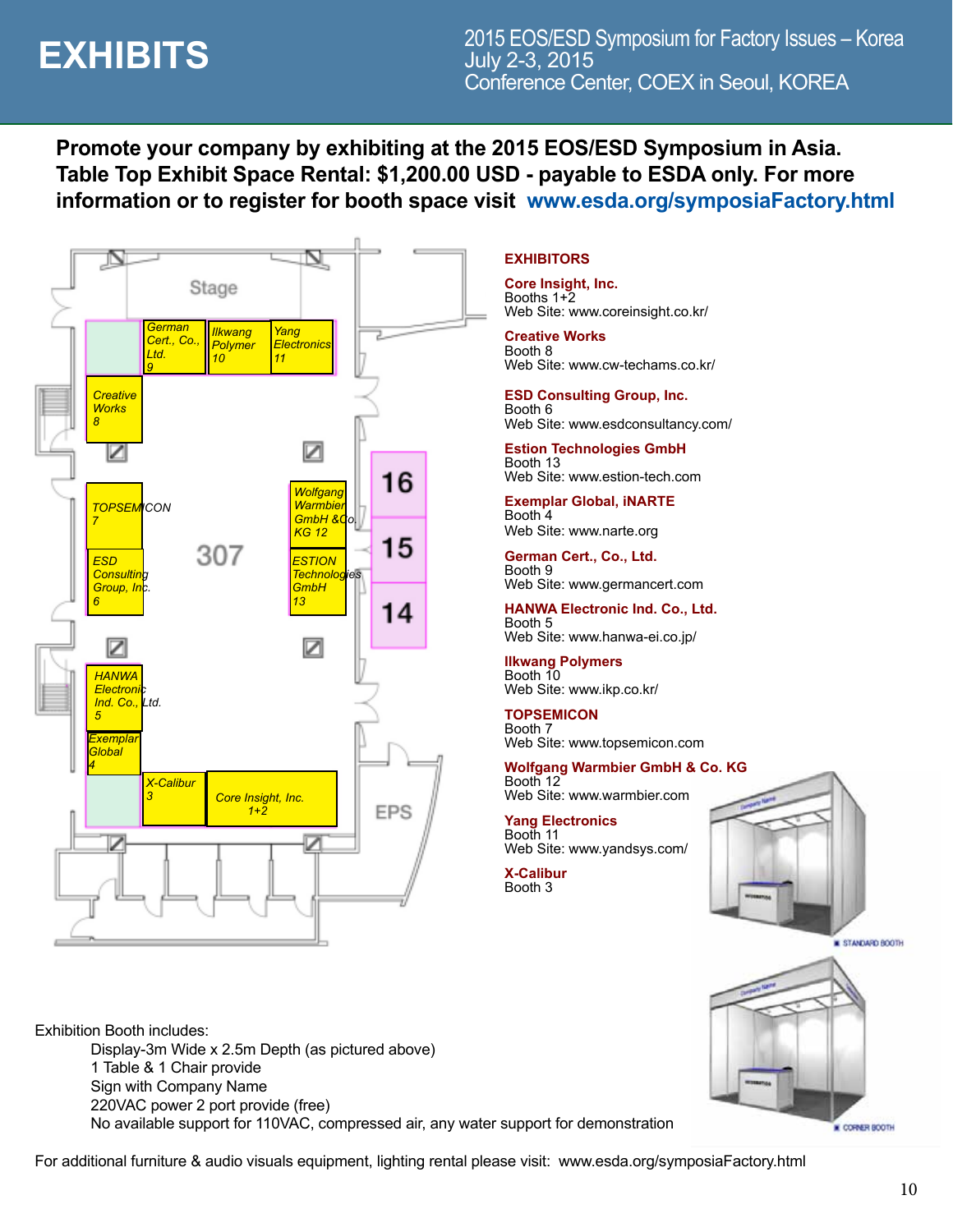# **TRAVEL & ACCOMODATIONS**

# **www.coex.co.kr/eng/venue/venue\_conference\_south1\_a.asp COEX, Convention and Exhibition Center 58, Teheran-ro 87-gil, Gangnam-gu, Seoul**

**From Incheon International Airport www.iiac.co.kr/eng/**  Approximately 65~80 minutes (approximately 70km)

#### Seoulbus Limousine Bus (No. 6006)

Single fare: 10,000 won (adults) / 8,000 won (Children, 6~12 years) Bus stops: Inceon International Airport (1F) 5A, 11B Tickets: Seoulbus Limousine Bus Stops Telephone +82-2-577-1343-5

#### CALT Limousine Bus (City Airport, Logis & Travel, Korea)

Single fare: 15,000 won (adults)/ 7,500 won (Child) Bus stops: Incheon International Airport (1F) platform east 4A , west 10B Tickets: CALT Limousine Bus stops Telephone +82-2-551-0790-2

#### KAL Limousine Bus

Single fare: 16,000 won (adults)/ 10,000 won (children, 6~12 years) Bus stops: Incheon International Airport (1F) N o. 4B, 11A Tickets: Incheon International Airport KAL Limousine Counter (NO.22), KAL Limousine Bus stops Telephone +82-2-2667-0386

#### Via Taxi

Single fare: 50,000won (normal taxi), 90,000 won (luxury taxi)

**From Gimpo Airport www.airport.co.kr/mbs/gimpoeng/**  Approximately  $45 \sim 55$  minutes (approximately 35Km)

#### CALT Limousine Bus (City Airport, Logis & Travel, Korea)

Single fare: 7,000 won (adults)/ 4,000 won (Child) Bus stops: Gimpo Airport (1F) \* Domestic Arrivals: Platform 3 \* International Arrivals: Platform 6 Tickets: CALT Limousine Bus stops Telephone +82-2-551-0790-2

#### Via Taxi

Single fare: 40,000won (normal taxi), 80,000won (luxury taxi)



2日

HOTEL: Ibis Ambassador Gangnam Hotel 431, Samseong-ro, Gangnam-gu, Seoul Telephone +82-2-3011-8888 Fax +82-2-3454-1946

#### http://me2.do/5NkKFyMm

Double Room 130,000 KRW Ex. Tax, Breakfast) Breakfast 18,000 KRW (Ex. Tax)



 $\overline{a}$ 

 $4F$ 

日5

e